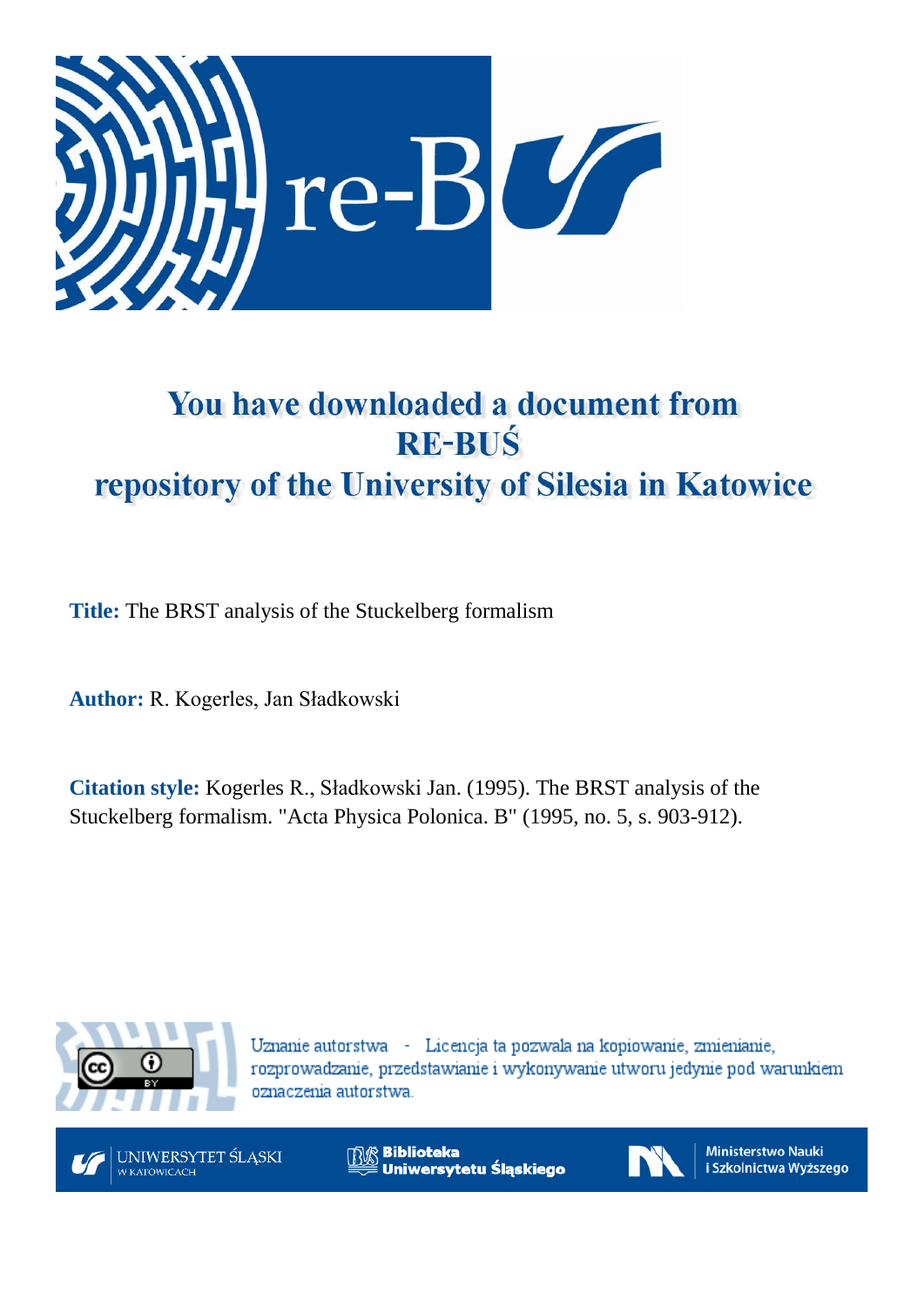## **THE BRST ANALYSIS OF THE ST Ü CKELBERG FORMALISM**

### **R . KÖGERLER**

**Fakultät für Physik, Universität Bielefeld D-33615 Bielefeld, Universitätsstrasse 25, Germany**

**AND**

**J. S ła d k o w s k i\***

**Institute of Physics, University of Silesia, Uniwersytecka 4, 40-007 Katowice, Poland**

*(Received July 19, 1994; revised version received January 23, 1995)*

**The Stückelberg formalism can be regarded as a field-enlarging transformation that introduces an additional gauge symmetry to the considered model. We define and calculate the appropriate BRST charge. The physical state condition, demanding that a physical state is to be annihilated by the BRST charge, is shown to be equivalent to the Stückelberg physical state condition. Several applications of the approach to the formalism are presented. The comparison with the BFV procedure is given.**

**PACS numbers: 11.15.-q, 11.15.Tk**

## 1. Introduction

**The choice of variables used to describe a quantum field theory should not have any physical significance. This field redefinition invariance is a quite nontrivial issue in quantum field theory. Complications may arise already at the level of free theories. An additional well known complication arises when one considers renormalizability of a gauge theory: it can only be shown after introducing extra degrees of freedom (the unitary gauge is formally nonrenormalizable). Recently, it has been proposed to apply the BRST symmetry idea to the field redefinition problem [1, 2]. We would**

**<sup>\*</sup> Alexander von Humboldt Fellow**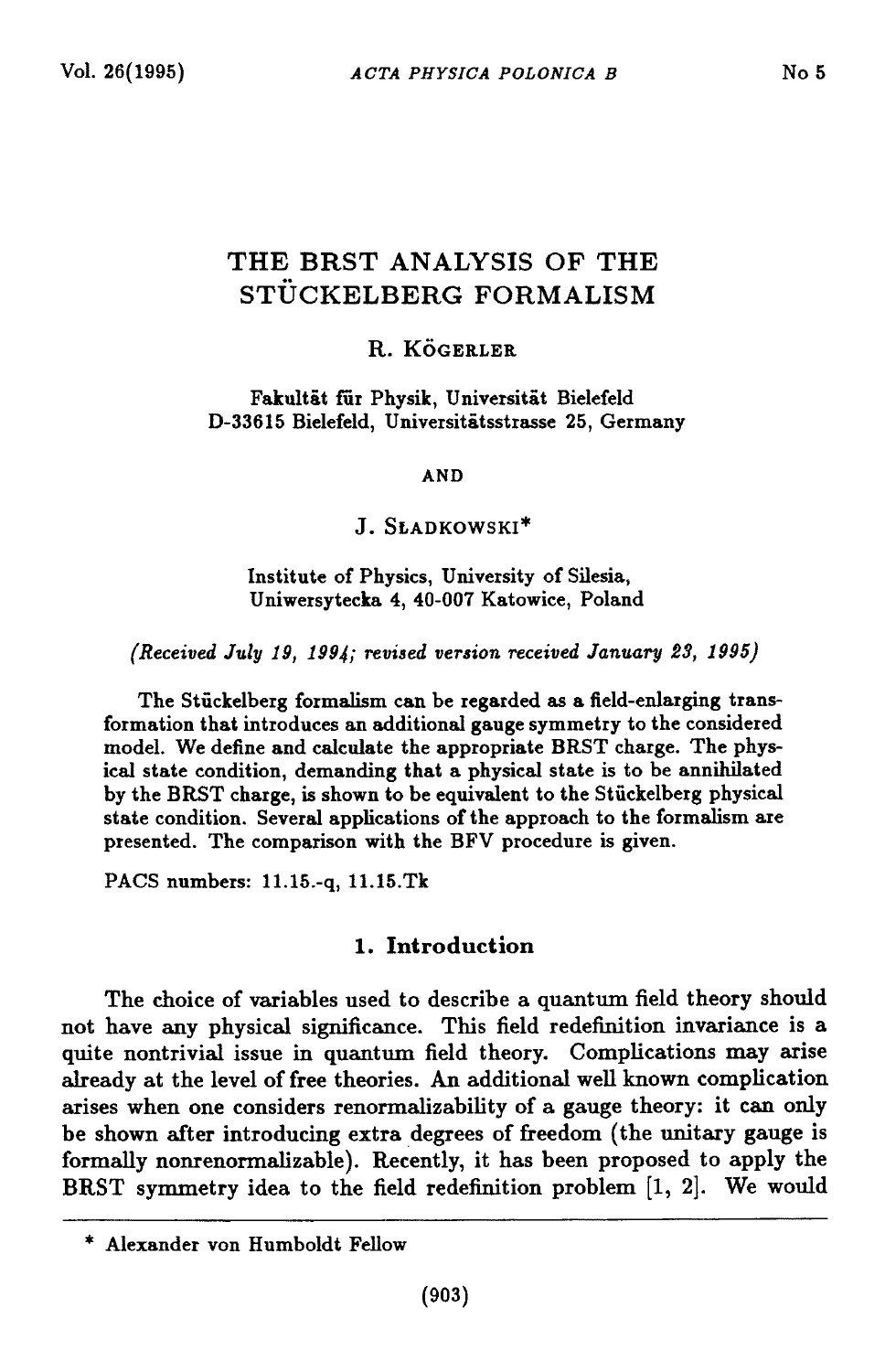**like to show how these tools work in the Stuckelberg formalism case [3-5]. The application of the general formalism presented in [1, 2] to a concrete and popular physical model allows for a deeper insight into the Stuckelberg formalism. Moreover, it suggests its generalization to the general case of a vector field with the non-Yang-Mills type of self-interaction. We shall also discuss the relation of the field-enlarging transformation to the Batalin-Fradkin-Vilkovisky (BFV) formalism [**6**, 7] exemplifying it for the anomalous**  $U(1)$  chiral gauge theory  $[8-14]$ .

## 2. Abelian case

Let us consider an Abelian "massive gauge field"  $A_\mu$  with the following **Lagrange density:**

$$
\mathcal{L} = -\frac{1}{4} F_{\mu\nu} F^{\mu\nu} + \frac{m^2}{2} A_{\mu} A^{\mu} , \qquad (1)
$$

**where**

$$
F_{\mu\nu}=\partial_{\mu}A_{\nu}-\partial_{\nu}A_{\mu}.
$$

**We would like to restore the gauge symmetry broken by the mass term by introducing an additional scalar field. To this end, let us perform the** following field-enlarging transformation  $[1, 2, 10, 11]$ :

$$
A_{\mu} = A'_{\mu} + \frac{1}{m} \partial_{\mu} \phi \equiv g_{\mu} (A', \phi) . \qquad (2)
$$

The substitution of (2) into (1) gives (we will write  $A_{\mu}$  instead of  $A'_{\mu}$ )

$$
\mathcal{L} = -\frac{1}{4}F_{\mu\nu}F^{\mu\nu} + \frac{m^2}{2}A_{\mu}A^{\mu} + \frac{1}{2}\partial_{\mu}\phi\partial^{\mu}\phi + mA_{\mu}\partial^{\mu}\phi. \tag{3}
$$

**Now,**

$$
\delta \mathcal{L} = \frac{\delta \mathcal{L}}{\delta A_{\mu}} \delta A_{\mu} + \frac{\delta \mathcal{L}}{\delta \phi} \delta \phi = \frac{\delta \mathcal{L}}{\delta g_{\mu}} \left( \frac{\delta g_{\mu}}{\delta A_{\nu}} \delta A_{\nu} + \frac{\delta g_{\mu}}{\delta \phi} \delta \phi \right) , \qquad (4a)
$$

**and the Lagrangian density (3) is invariant with respect to the following gauge transformations [**1 **,** 2**]:**

$$
\delta\phi(x)=\alpha(x)\,,\qquad (4b)
$$

$$
\delta A_{\mu}(x) = -\int d^4 z d^4 y \left[ \frac{\delta g_{\mu}(A, \phi)}{\delta A_{\nu}} \right]^{-1}(x, y) \frac{\delta g_{\nu}(A, \phi)}{\delta \phi}(y, z) \alpha(z) , \quad (4c)
$$

where  $\alpha$  is an arbitrary function. The explicit form of the functional  $g_{\mu}$ **given by (**2 **) leads to:**

$$
\delta A_{\mu}(x) = -\int d^4z d^4y \left[g^{\mu\nu}\delta(x-y)\right]^{-1} \frac{1}{m} \partial^{\nu}\delta(y-z) \alpha(z) = -\frac{1}{m} \partial_{\mu}\alpha(x) . \tag{4d}
$$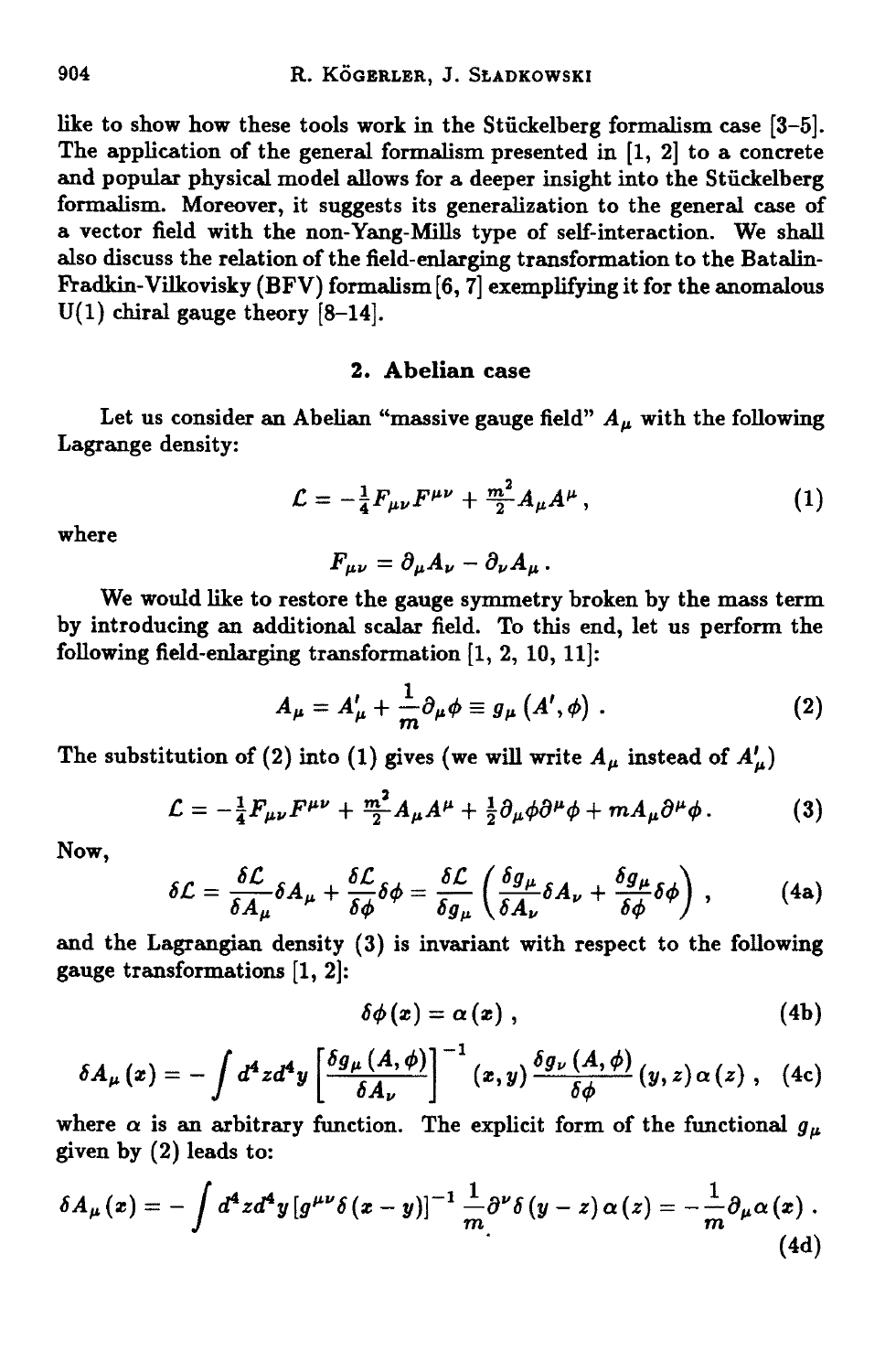**In order to quantize this model we have to remove the gauge freedom. Let us consider the following gauge** fixing **term**

$$
\mathcal{L}_{\mathbf{g}\mathbf{f}} = -\lambda \left( \partial_{\mu} A^{\mu} - \frac{m}{2\lambda} \phi \right)^2. \tag{5}
$$

<span id="page-3-0"></span>The gauge-fixed Lagrangian density takes the form (the ghost term is omit**ted)**

$$
\mathcal{L} = -\frac{1}{4}F_{\mu\nu}F^{\mu\nu} + \frac{m^2}{2}A_{\mu}A^{\mu} - \lambda(\partial_{\mu}A^{\mu})^2 + \frac{1}{2}\partial_{\mu}\phi\partial^{\mu}\phi - \frac{m^2}{4\lambda}\phi^2. \quad (6)
$$

**This is the standard Stuckelberg form of the Lagrangian for a massive Abelian gauge theory! The BRST charge of this model for the symmetry (4) is given by**

$$
Q_{\rm BRST} = \int d^3x \left( B \partial_0 c - \partial_0 B c \right) = i \sum_k \left( c_k^\dagger B_k - B_k^\dagger c_k \right) , \qquad (7)
$$

**where** *B* **is the auxiliary field that linearizes the gauge-fixing term, c denotes the ghost field and the subscript** *k* **labels states in the momentum space representation [13]. The property that Abelian ghosts decouple imply that** the state vector space  $V$  can be decomposed into a direct product  $V =$  $V' \otimes V_{\text{FP}}$ , where the  $V_{\text{FP}}$  contains only ghost fields and all other fields belong to  $V'$ . The BRST-physical-state condition,  $Q_{BRST}|phys\rangle = 0$ , takes **in our case the form**

$$
B_k | \text{phys} \rangle = 0, \quad \text{for all } k. \tag{8}
$$

When one combines this with the B-field equation of motion, one gets:

$$
\left(\partial_{\mu}A^{\mu}-\frac{m}{2\lambda}\phi\right)|\text{phys}\rangle=0,
$$
\n(9)

**which is precisely the Stuckelberg physical state condition. Let us notice that, although the gauge fixing term breaks the gauge symmetry (4), the** Lagrange density  $(6)$  is still invariant with respect to  $(4)$  if

$$
\Box \alpha - \frac{m}{2\lambda} \alpha = 0. \qquad (10)
$$

**This explains the nature of the "extra" symmetry of the Stuckelberg model: the gauge fixing condition allows for such a restricted invariance. Of course, other gauge fixing conditions are also possible. They will give us other possible forms of a massive Abelian gauge field model. It is obvious** that the condition  $\phi = 0$  leads to (1) (unitary gauge).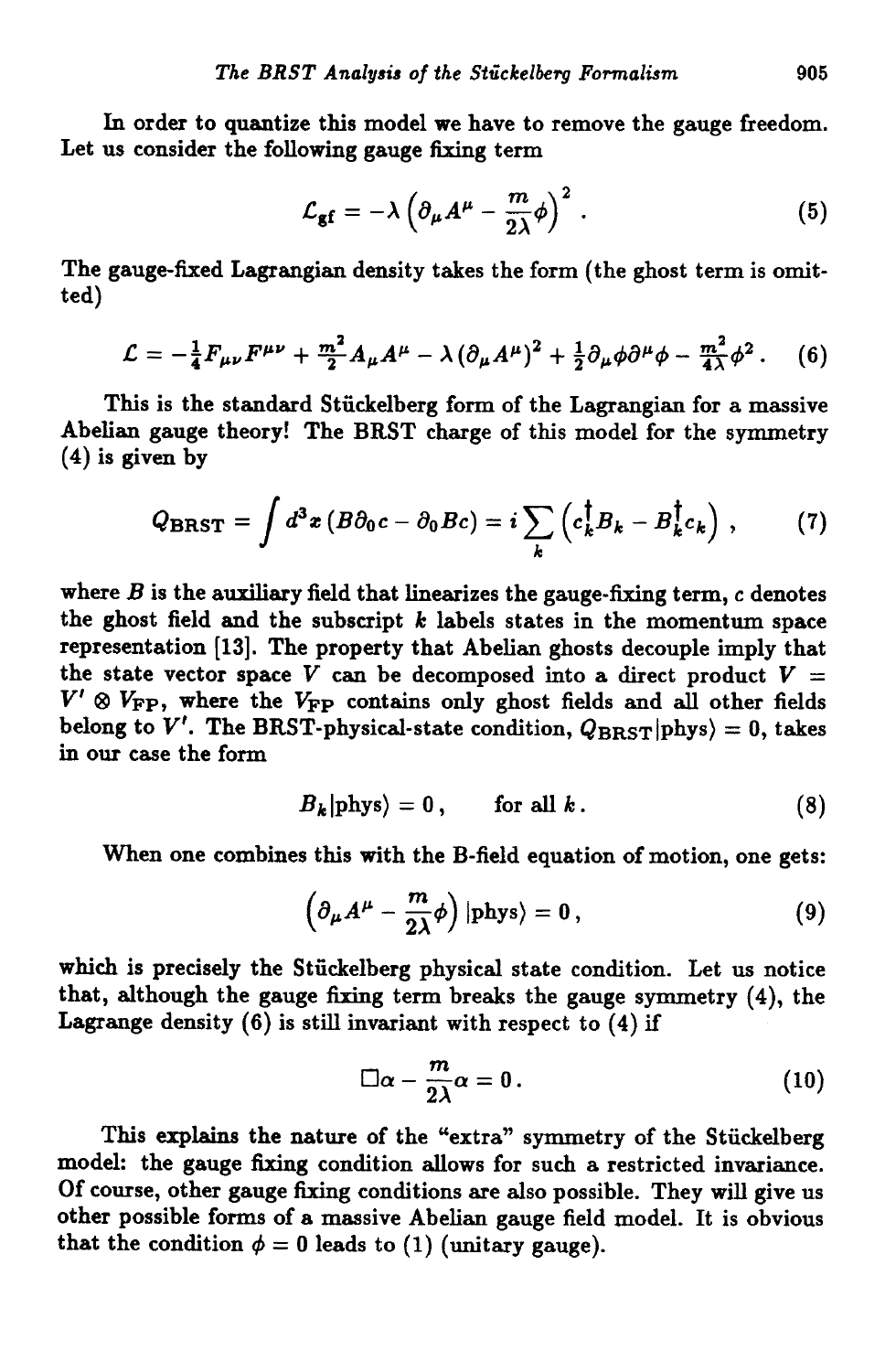## **3. Non-Abelian case**

**The non-Abelian "massive gauge field" has the following Lagrange density:**

$$
\mathcal{L} = -\frac{1}{2} \text{Tr} F_{\mu\nu} F^{\mu\nu} + m^2 Tr (A_{\mu} A^{\mu}) \,, \tag{11}
$$

**where**

$$
F^a_{\mu\nu} = \partial_\mu A^a_\nu - \partial_\nu A^a_\mu + g f^{abc} A^b_\mu A^c_\nu.
$$

**To generalize the construction to the non-Abelian case, let us perform the field-enlarging transformation [1, 2, 4, 5]**

$$
A_{\mu} = g_{\mu} (A', U) = U^{\dagger} A'_{\mu} U - \frac{i}{g} U^{\dagger} \partial_{\mu} U, \qquad (12)
$$

**where the scalar field** *U* **takes values in the adjoined (unitary) representation of the gauge group. This results in (as before we drop the prime sign over the gauge field)**

$$
\mathcal{L} = -\frac{1}{2} \text{Tr} F_{\mu\nu} F^{\mu\nu} + m^2 \text{Tr} \left( A_{\mu} A^{\mu} \right) - 2 \frac{im^2}{g} \text{Tr} \left( \partial_{\mu} U U^{\dagger} A^{\mu} \right) - \frac{m^2}{g^2} \text{Tr} \left( U^{\dagger} \partial_{\mu} U U^{\dagger} \partial^{\mu} U \right) . \tag{13}
$$

**It is convenient to rewrite the** *U* **field as**

$$
U\left( x\right) =\exp\left( \frac{ig}{m}\phi^{a}\left( x\right) T^{a}\right) \,,
$$

where  $T^a$  denotes the Lie algebra generators of the gauge group. Eq.  $(13)$ **then can be rewritten as**

$$
\mathcal{L} = -\frac{1}{2} \text{Tr} F_{\mu\nu} F^{\mu\nu} + m^2 \text{Tr} \left( A_{\mu} A^{\mu} \right) + 2 m \text{Tr} \left( \partial_{\mu} \phi A^{\mu} \right) + \text{Tr} \left( \partial_{\mu} \phi \partial^{\mu} \phi \right) . \tag{14}
$$

**As in the Abelian case, this Lagrange density is invariant with respect to the following gauge transformations (see Eq. (4))**

$$
\delta\phi^{a}\left(x\right)=\alpha^{a}\left(x\right),\qquad \qquad (15a)
$$

$$
\delta A_{\mu}^{a}(x) = -\left(D_{\mu}\alpha\right)^{a}(x) , \qquad (15b)
$$

where  $D_{\mu}$  denotes the covariant derivative. To quantize the model we have **to choose a gauge condition. The gauge-fixing condition**

$$
\mathcal{L}_{\mathbf{gf}} = -\lambda \text{Tr} \left( \partial_{\mu} A^{\mu} - \frac{m}{\lambda} \phi \right)^2 \tag{16}
$$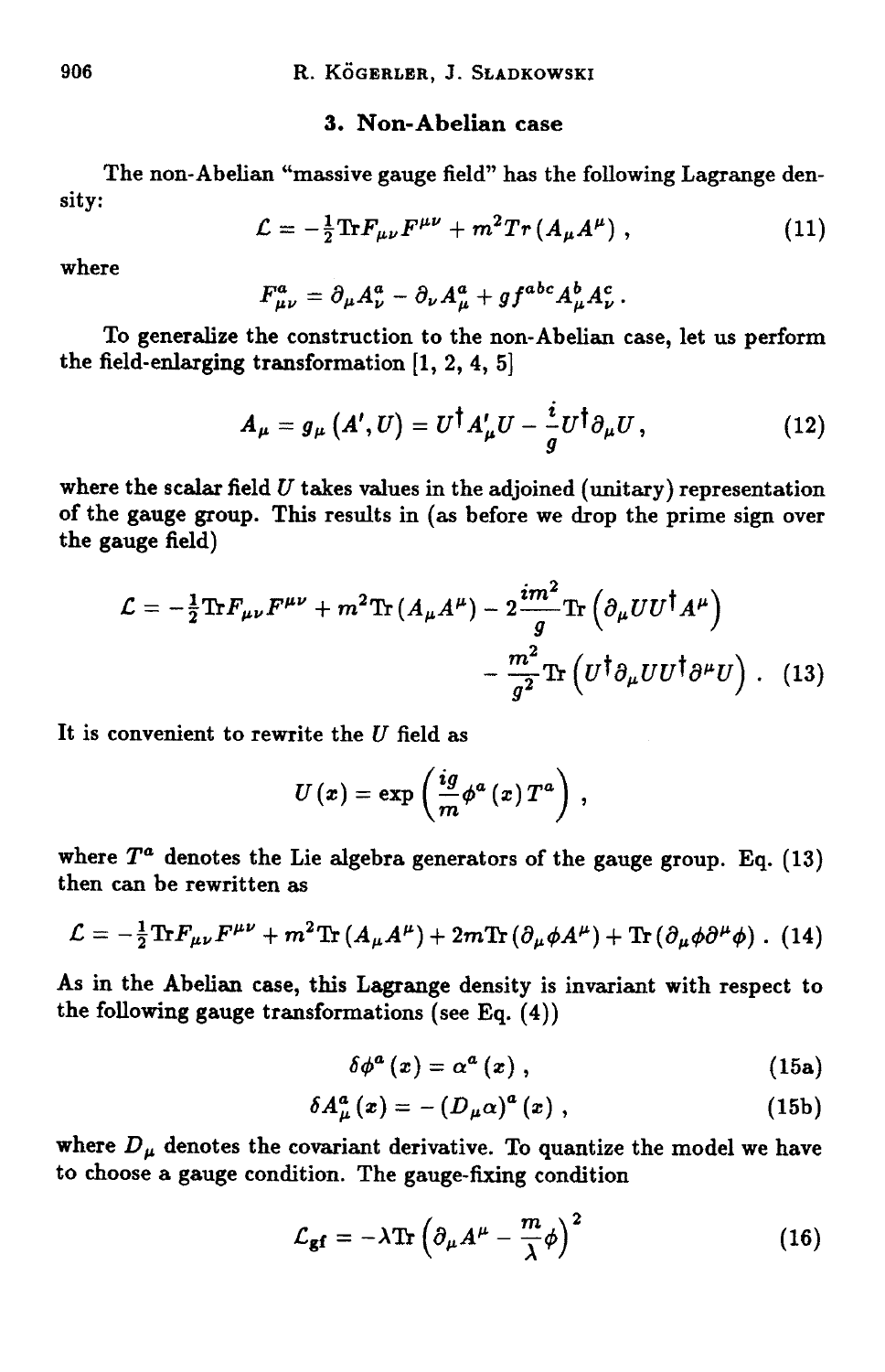**leads to the Lagrange density (we omit ghost fields)**

$$
\mathcal{L} = -\frac{1}{2} \text{Tr} F_{\mu\nu} F^{\mu\nu} + m^2 \text{Tr} \left( A_{\mu} A^{\mu} \right) + \lambda \text{Tr} \left( \partial_{\mu} A^{\mu} \right)^2 + Tr \left( \partial_{\mu} \phi \partial^{\mu} \phi \right) - \frac{m^2}{\lambda} Tr \phi^2 , \qquad (17)
$$

**which is the standard Stuckelberg's one. Other gauge conditions provide us with more sophisticated forms of the massive non-Abelian gauge field Lagrangians. The BRST-physical-state condition, due to the presence of a more complicated ghost sector, has not such an obvious interpretation as in the Abelian case, but it still contains the condition that removes the scalar** component of  $A_\mu$ . Indeed, we can write [15, 16]

$$
Q_{\rm BRST} = c^a \left( \partial_\mu A^\mu - \frac{m}{\lambda} \phi \right)_a - \frac{i}{2} f_{ab}^c c^a c^b \pi_c \,, \tag{18}
$$

where  $c^a$  and  $\pi_a$  are the ghosts and their canonical conjugate fields. Then **we have**

$$
Q_{\text{BRST}}|\psi\rangle = c^a G_a|\psi^{(0)}\rangle + \frac{1}{2}c^a c^b \left[ G_a|\psi_b^{(1)}\rangle - G_b|\psi_a^{(1)}\rangle - i f_{ab}^c |\psi_c^{(1)}\rangle \right] + \cdots,
$$
\n(19)

where  $G = (\partial_{\mu}A^{\mu} - \frac{m}{\lambda}\phi)$  and  $\psi^{(i)}$  denotes the ghost-number *i* component **of the state**

$$
|\psi\rangle = \sum_{k=0}^{k=n} \frac{1}{k!} c^{a_1} \dots c^{a_k} |\psi_{a_1...a_k}^{(k)}\rangle.
$$

**Unfortunately, we cannot ensure that there are no BRST-physical states which comprise components with nonzero ghost numbers: at least academic examples of such theories can be given [16]. However, Yang-Mills theories seem to be safe from such complications and the BRST-physical-state condition is sufficient to guarantee that physical states have ghost number zero [16, 17]. This means that the BRST-physical-state condition implies the Stuckelberg one:**

$$
Q_{\text{BRST}}|\text{phys}\rangle = 0 \Rightarrow \left(\partial_{\mu}A^{a\mu} - \frac{m}{\lambda}\phi^{a}\right)\psi^{(0)} = 0. \tag{20}
$$

## **4. Applications**

**In this Section we would like to describe two possible applications of the described approach to the Stuckelberg formalism. First, we shall generalize the approach to the case of a vector field with a non-Yang-Mills**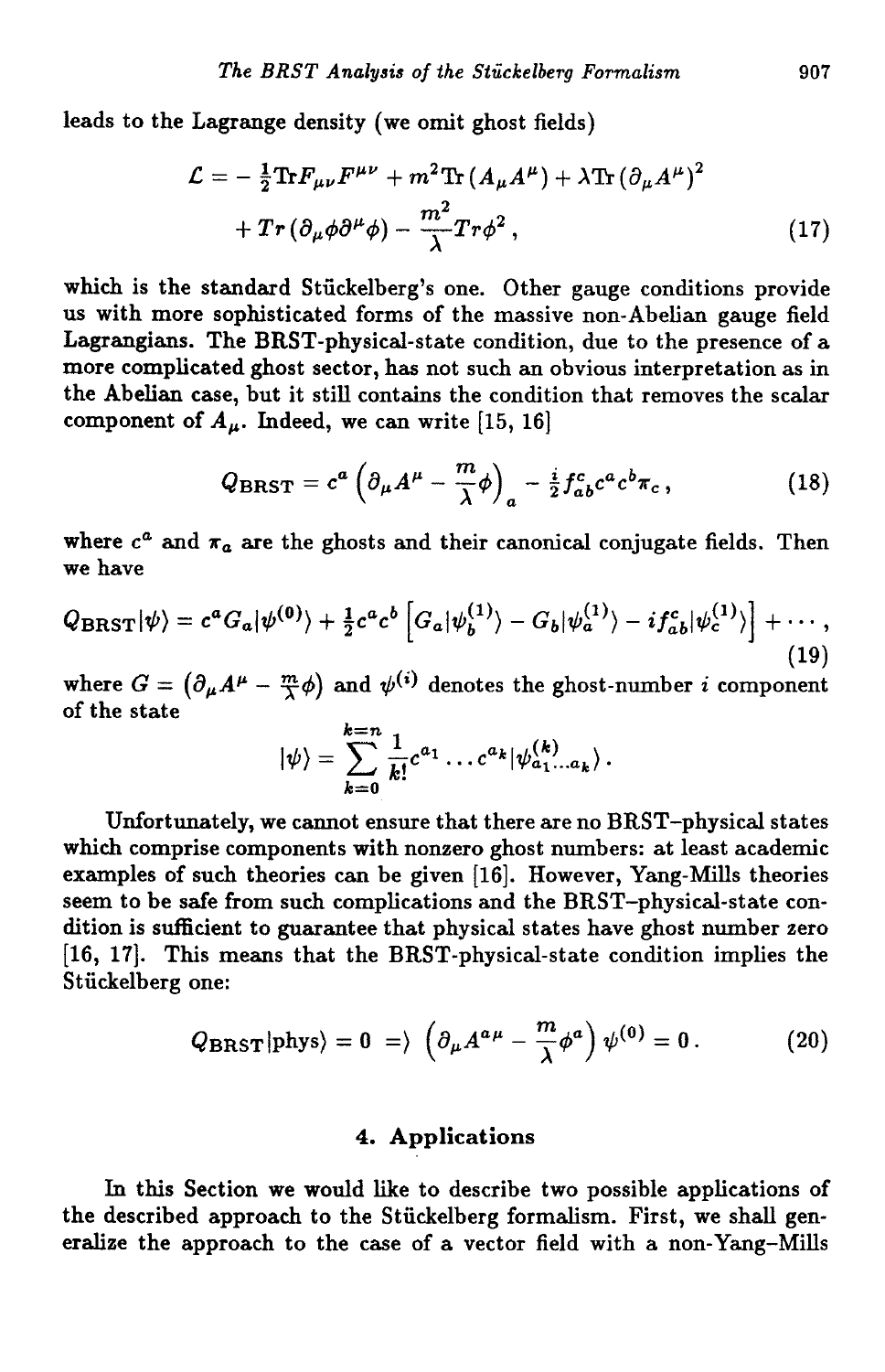**types of couplings, that are often introduced while discussing possible deviation from the orthodox standard model of the electroweak unification.** Then we shall consider the anomalous  $U(1)$  chiral gauge theory and show **how the Stuckelberg formalism is related to the Batalin-Fradkin-Vilkovisky procedure.**

## *4-1. Vector field with non-Yang-Mills types of couplings*

**Very often, one has to use an effective Lagrangian as a low energy** approximation to a not yet known ultimate theory. For example, such con**siderations are important for analysing the possible existence of anomalous, that is not present in the standard model, weak vector bosons couplings for a triplet and a singlet vector field [18-23]. Of course, one have to find a clever way to reduce the enormous number of possible additional interaction terms. Usually, one takes symmetry as a guiding rule. One cam impose** only the conditions of Lorentz and  $U(1)_{em}$  invariance [18, 19] on such an **effective Lagrangian. It is also possible to require invariance with respect** to the  $SU_{L}(2)\otimes U_{Y}(1)$  but with the  $SU_{L}(2)$  gauge symmetry nonlinearly **realized [20-23]. We would like to show by using the Stuckelberg formalism that these models are related. Let us suppose that the Lagrangian density, motivated by the observed electroweak particle spectrum, has the general form**

$$
\mathcal{L}\left(F_{\mu\nu}^k, A_\mu, W_\mu^\pm, Z_\mu, \psi_i\right) \tag{21}
$$

**that is constrained only by the requirement of invariance with respect to** the Lorentz and the U<sub>em</sub>(1)-gauge symmetries.  $W^{\pm}_{\mu}$  and  $Z_{\mu}$  denote field mediating weak interactions.  $A_{\mu}$  is the photon.  $\overline{F}_{\mu\nu}^{k}$  denotes the different vector field kinetic terms and  $\psi_i$  all matter fields. The field-enlarging transformation (12) takes for this case the form

$$
\frac{1}{2}\begin{pmatrix} g_Z Z_\mu & \sqrt{2} g_W W_\mu^+ \\ \sqrt{2} g_W W_\mu^- & g_Z Z_\mu \end{pmatrix} = W_\mu \rightarrow W_\mu' = U^\dagger W_\mu U - i U^\dagger \partial_\mu U \,, \tag{22}
$$

$$
\psi \to R\left(U\right)\psi\,,\tag{23}
$$

**where**

$$
U\left(\boldsymbol{x}\right)=\exp\left(\frac{ig}{m}\phi^{a}\left(\boldsymbol{x}\right)T^{a}\right)
$$

**and** *R* **denotes the appropriate matter field representation. The condition**  $U^{\dagger}U = 1$  introduces a non-linearly realized  $SU_L(2)$  gauge symmetry to the **model. This condition removes also the scalar particle from the physical spectrum. Effectively, the transformation (22) cam be realized by the substitution**

$$
g_W W^{\pm}_{\mu} \to \text{tr}\left[\tau^{\pm} W'\right] \,, \tag{24a}
$$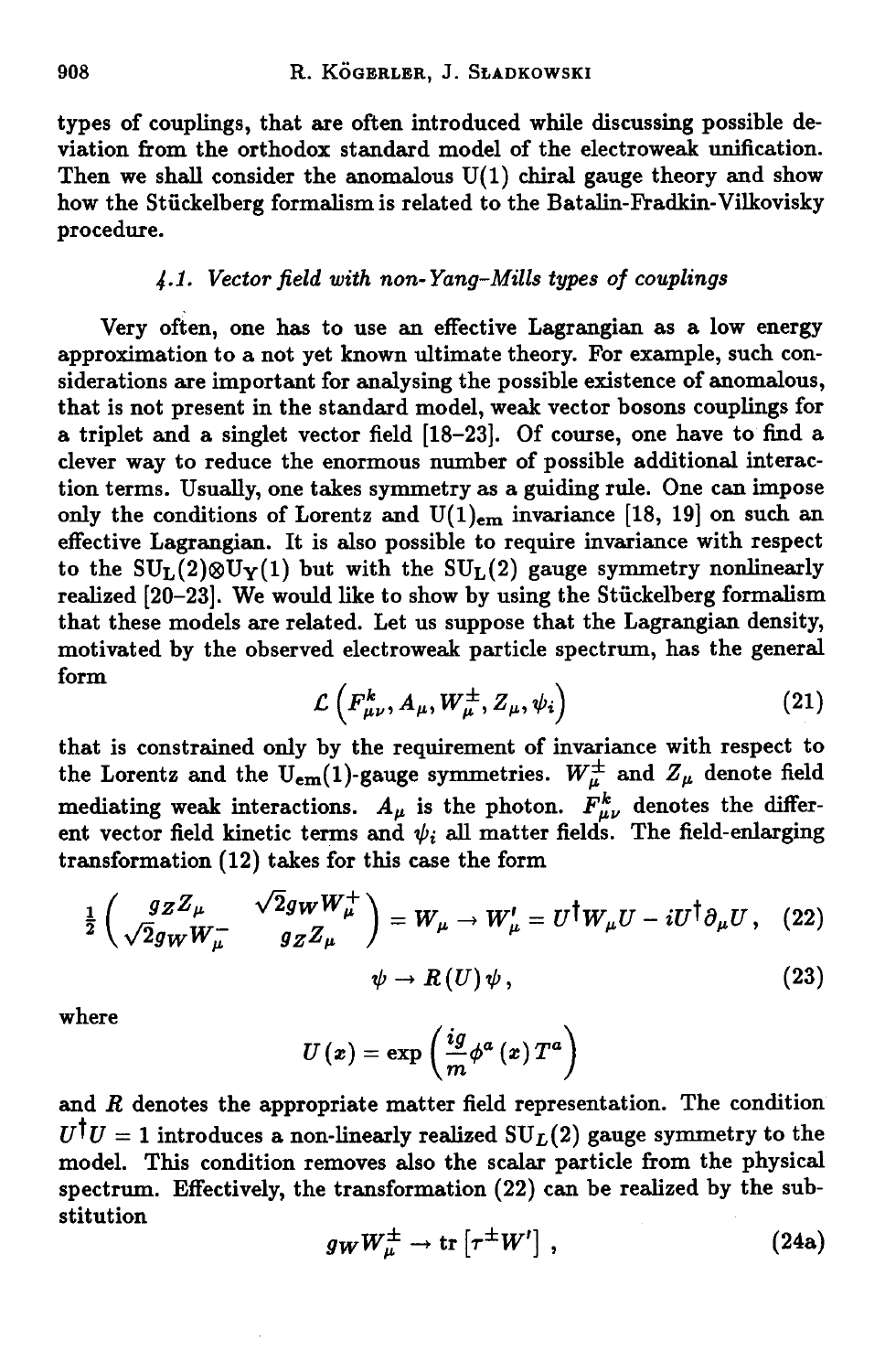$$
g_Z Z \to \text{tr}\left[\tau^3 W'\right] \,,\tag{24b}
$$

where  $\tau^{\pm} = \frac{1}{2}(\tau_1 \pm i\tau_2)$  and  $\tau_i$  denote the SU(2) generators (the Pauli matrices multiplied by  $\frac{1}{2}$ ). Note, that if we do not perform (23) then the **m atter fields are gauge invariant. So, in fact, we have two types of gauge symmetry at our disposal (these symmetries are not equivalent in the chiral case, see the next subsection and Ref. 12). As before, various gauge fixing conditions lead to different representations of the model. This generalizes the considerations presented in [18]. Note, that the possible cut-off dependence of the results of calculations of physical quantities in effective models makes the above considerations a quite non-trivial issue. Examples od such calculations can be found in Ref. [18].**

## *4-2. Anomalous chiral U(l) gauge theory*

**Let us consider the following Lagrange density**

$$
\mathcal{L} = -\frac{1}{4}F_{\mu\nu}F^{\mu\nu} + \frac{m^2}{2}A_{\mu}A^{\mu} + i\bar{\psi}_L\gamma^{\mu}(\partial_{\mu} + igA_{\mu})\psi_L, \qquad (25)
$$

where  $\psi_L = \frac{1}{2}(1 - \gamma^5)\psi$  is the left-handed Weyl field. The transformation **(2) leads to the following Stuckelberg Lagrangian (as usual, we omit the ghost sector)**

$$
\mathcal{L}=-\frac{1}{4}F_{\mu\nu}F^{\mu\nu}+\frac{m^2}{2}(A_{\mu}+\partial_{\mu}\theta)^2+i\bar{\psi}_L\gamma^{\mu}(\partial_{\mu}+igA_{\mu}+ig\partial_{\mu}\theta)\psi_L. (26)
$$

The Fujikawa method [25] can be used to derive the equality for path inte**grands**

$$
g\bar{\psi}_L\gamma^\mu\partial_\mu\theta\psi_L=\frac{g^3}{32\pi^2}\epsilon^{\mu\nu\rho\sigma}\theta F_{\mu\nu}F_{\rho\sigma}.
$$
 (27)

**So finally, we have (the path integral is understood)**

$$
\mathcal{L} = -\frac{1}{4} F_{\mu\nu} F^{\mu\nu} + \frac{m^2}{2} (A_{\mu} + \partial_{\mu} \theta)^2 + i \bar{\psi}_L \gamma^{\mu} (\partial_{\mu} + i g A_{\mu}) \psi_L - \frac{g^3}{32\pi^2} \epsilon^{\mu\nu\rho\sigma} \theta F_{\mu\nu} F_{\rho\sigma}.
$$
 (28)

**Here, the last term is the result of the anomalous transformation of the fermionic determinant. It depends on the spacetime dimension [11-12, 22- 23]. Now, it is obvious that the Stuckelberg formalism has to be put in force as a field-enlarging transformation. The addition of the scalar degrees of freedom alone would neglect the last term in (28) and the symmetry would not be restored. The Lagrangian density given by (28) cam be obtained by the BFV quantization procedure [5, 7] (plus the gauge-fixing and ghosts sectors). The main idea of this formalism is to convert second class constraints**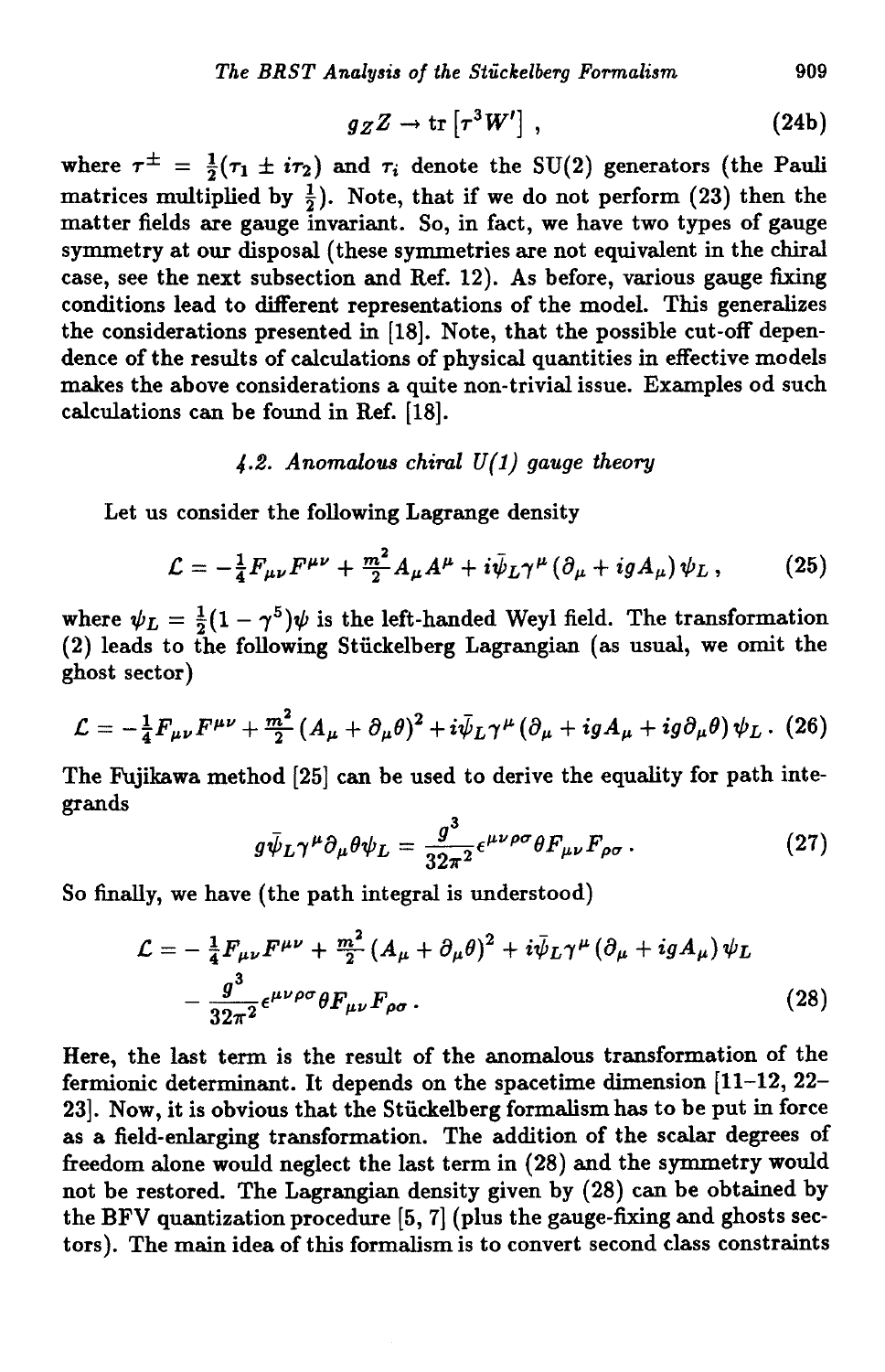**to the first class ones by introducing new canonical variables (BFV-fields) [**6**-** 8**]. Then one chooses the gauge by adding a gauge-fixing fermion field and, possibly, integrates out some fields. This leads to a correct quantum action. The new (effective) constraints for (25) have the form [**8**]**

$$
\phi = \pi_0 + m^2 \theta, \qquad \phi' = \partial_i \pi^i + m^2 A^0 - j^0 + \pi_\theta, \qquad (29)
$$

where  $(\theta, \pi_{\theta})$  is the canonical conjugate pair of BFV fields,  $\pi_{\mu}$  denote the  $\alpha$  canonical conjugate momenta for  $A_\mu$  and  $j^\mu = g\psi\gamma^\mu\psi$  is the current density. **We have**

$$
[\phi(x), \phi(y)] = [\phi(x), \phi'(y)] = [\phi'(x), \phi'(y)] = 0.
$$
 (30)

**It is well known that in the Hamiltonian formalism the first class constraints reflect the presence of gauge symmetry. To get the orthodox form of the Stiickelberg Lagrangian in the BFV formalism one has to choose a special gauge condition [**8**] (the BFV procedure provides us with a gauge-fixed Lagrangian). In our approach, when the additional symmetry is explicitly introduced, there is full analogy between the Stiickelberg scalar field and the BFV field: we still have to choose the gauge in (28). Different gauge conditions result in (equivalent) representations: no special gauge is required. The explicit form of the additional symmetry allows immediately to answer the question [**8**] why the simultaneous appearance of both the kinetic term** of the scalar field  $\theta$  and the Wess-Zumino term in the BFV formalism re**quires the presence of the gauge field mass term. The answer is: the mass term is necessary because it compensates the transformation of the scalar field kinetic term. Otherwise the symmetry would be broken.**

## **5. Concluding remarks**

**The Stiickelberg formalism can be regarded as a field-enlarging transform ation that introduces an additional gauge symmetry to the model. Such a** transformation does not influence the S-matrix because it is a point transfor**mation. The well known theorems concerning point transformations imply this [26]. If one fully analyses the BRST structure of the model one gets that the Stiickelberg-physical-state condition is implied by the requirement that the BRST charge annihilates physical states. It is also possible to visualize direct analogies with the Batalin-Fradkin-Vilkovisky quantization procedure. The Stiickelberg approach allows to keep track of additional symmetries. This is not always possible in the abstract formulation. The origin of the "antifields" (a canonically conjugate field introduced for each field with the opposite Grassmann parity) can be understood in an analogous way [27, 28]. The formalism can be also used to analyse the bosonisation**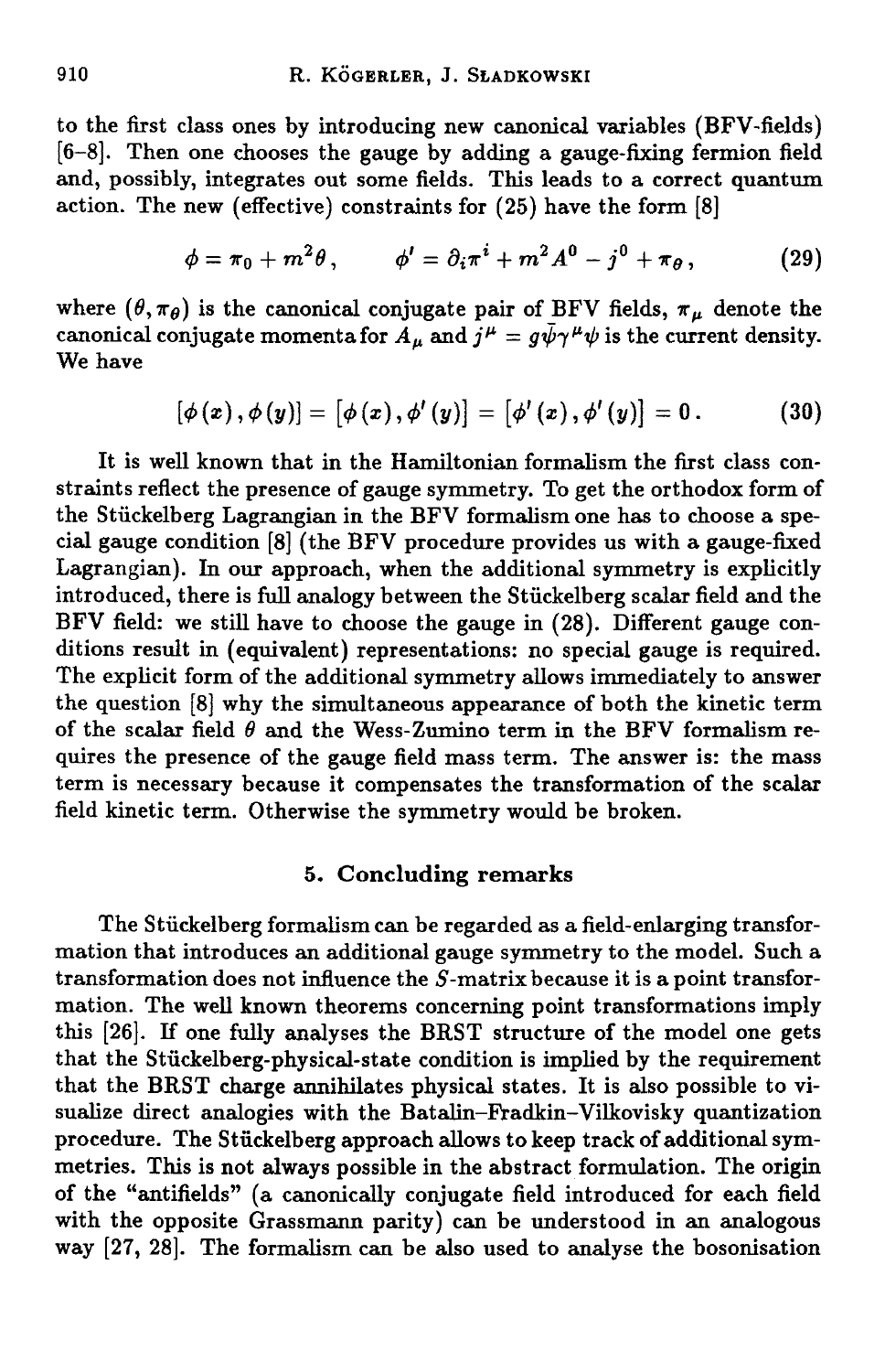**phenomenon [11, 29] and quantization of anomalous chiral theories [12,13]. Wide application of the formalism in the effective Lagrangian models, along the lines discussed here can be anticipated [16].**

**The authors would like to thank dr K. Kołodziej and the anonymous Referee for stimulating and helpful discussions. The work of J. Sladkowski has been supported in part by the US-Poland M. Skłodowska-Curie Joint** Fund II MEN/NSF 93-145 and the Polish Committee for Scientific Research **grant KBN-PB 2253/2/91. J. S. greatly enjoyed the hospitality extended to him during a stay at the Faculty for Physics at the University of Wisconsin-Madison, where the final version of the paper was discussed and written down.**

#### **REFERENCES**

- **[1] J. Alfaro, P.H. Damgaard,** *Ann. Phys.* **NY 202, 398 (1990); CERN-preprint CERN-TH6455/92 (1992).**
- **[2] A. Hosoya, K. Kikkawa,** *Nucl. Phys.* **B101, 271 (1975).**
- **[3] E. Stuckelberg,** *Helv. Phys. Acta* **11, 299 (1938).**
- **[4] T. Kunimasa, T. Goto,** *Progr. Theor. Phys.* **37, 452 (1967).**
- **[5] A. A. Slavnov,** *Teor. Mat. Phys.* **10, 201 (1972).**
- **[6] E.S. Fradkin, G.A. Vilkovisky,** *Phys. Lett.* **B55, 224 (1975).**
- **[7] I.A. Batalin, G.A. Vilkovisky,** *Phys. Lett.* **B09, 309 (1977).**
- **[8] T. Fujiwara, Y. Igarashi, J. Kubo,** *Nucl. Phys.* **B341, 695 (1991).**
- **[9] N.R.F. Braga, H. Montani,** *Phys. Lett.* **B264, 125 (1991).**
- **[10] Yong-Wang Kim** *et al., Phys. Rev.* **D46, 4574 (1992).**
- **[11] J. Sladkowski,** *Phys. Lett.* **B296, 361 (1992).**
- **[12] J. Sladkowski, Bielefeld Univ. preprint BI-TP 93/07 (1993).**
- **[13] D. Gross, R. Jackiw,** *Phys. Rev.* **D6, 477 (1972).**
- **[14] R. Jackiw, MIT preprint CPT-1436.**
- **[15] T. Kugo, I. Ojima,** *Progr. Theor. Phys.* **Suppl. 06, 1 (1979).**
- **[16] W. Kalau, NIKHEF-PhD thesis (1992).**
- **[17] J.W. van Holten,** *Nucl. Phys.* **B339, 158 (1990).**
- **[18] C.P. Burgess, D. London, Montreal Univ. preprint UdeM-LPN-TH-83 (1992).**
- **[19] W. Bernreuther, U. Löw, J.P. Ma, O. Nachtmann,** *Zeitschr. Phys.* **C43, 117 (1989).**
- **[20] G. Valencia, A. Soni,** *Phys. Lett.* **B263, 517 (1991).**
- **[21] R. Peccei, S. Peris, X. Zhang,** *Nucl. Phys.* **B349, 305 (1991).**
- **[22] G. Cvetic, R. Kögerler,** *Nucl. Phys.* **B 328, 342 (1989) and B353, 462 (1991).**
- **[23] C. Callanm, S. Coleman, J. Wess and B. Zumino,** *Phys. Rev.* **177, 2239 and 2247 (1969).**
- **[24] R. Jackiw, in** *Relativity, Groups and Topology II,* **ed. by B. DeWitt and R. Stora, North Holland, Amsterdam 1984, p.224.**